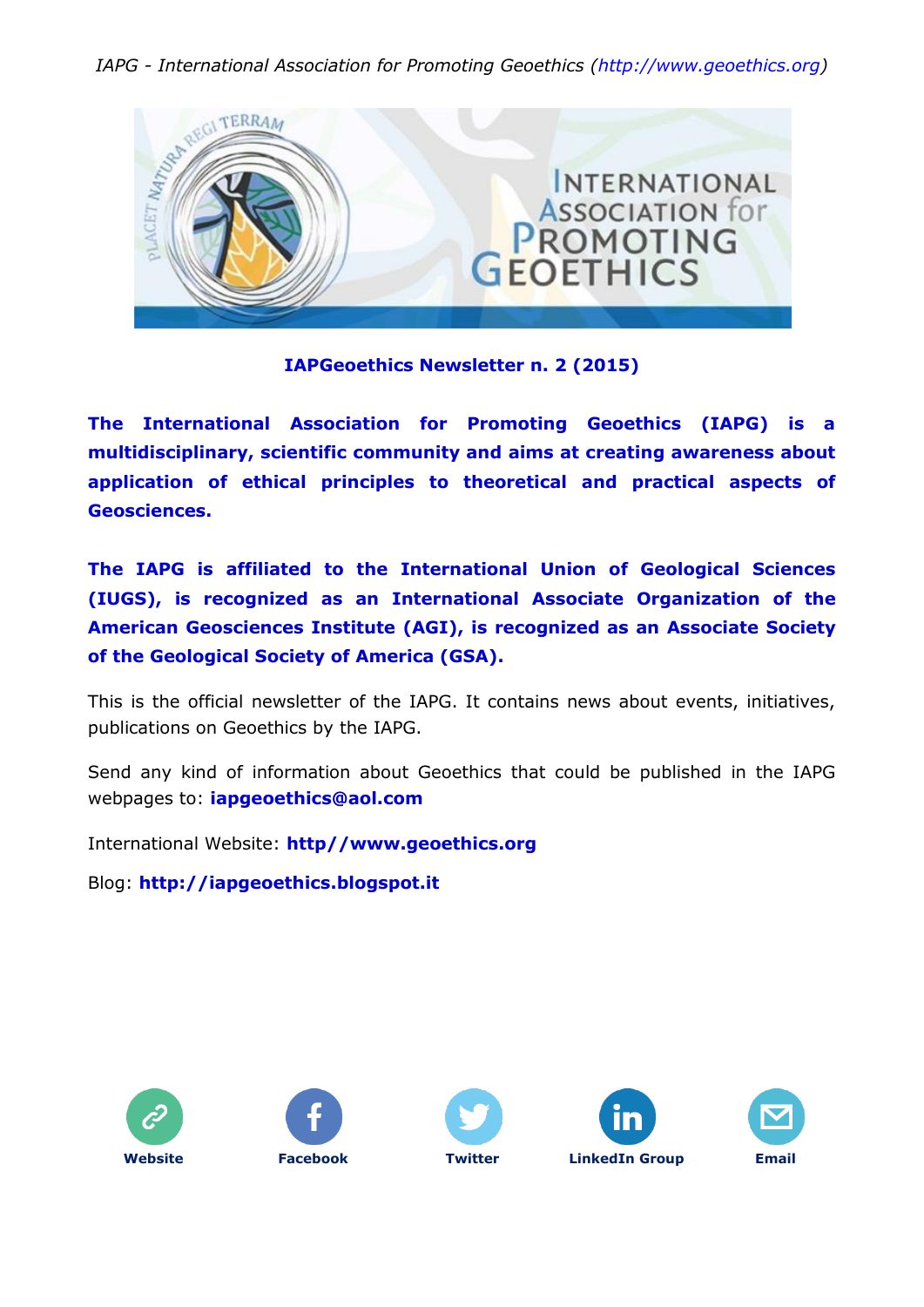

### New IAPG publication:

## **Peppoloni S. (Ed). Sharing Ethical Principles Through Cultural Diversity: Translations of the Montreal Statement on Research Integrity in Cross Boundary Research Collaborations. International Association for Promoting Geoethics, May 2015**.

English version and translations in Arabic, Belarusian, French, German, Hindi, Italian, Japanese, Korean, Mandarin Chinese, Portuguese, Russian, Spanish, Ukrainian. Translations by: Mamoon Allan, Martin Bohle, Partha Sarathi Datta, Ezzoura Errami, Luis I. Gonzalez de Vallejo, Yuriy Kostyuchenko, Eduardo Marone, Silvia Peppoloni, Megumi Sugimoto, Sunil Kumar Tyagi, Chengshan Wang, Meng Wang, Kyung Sik Woo.

> [Free Download](https://drive.google.com/file/d/0B3aSVI9mKpUhVEF6aUJaNGZ6ekU/view) (pdf version) or [Flip Book](http://fliphtml5.com/gqru/sgml)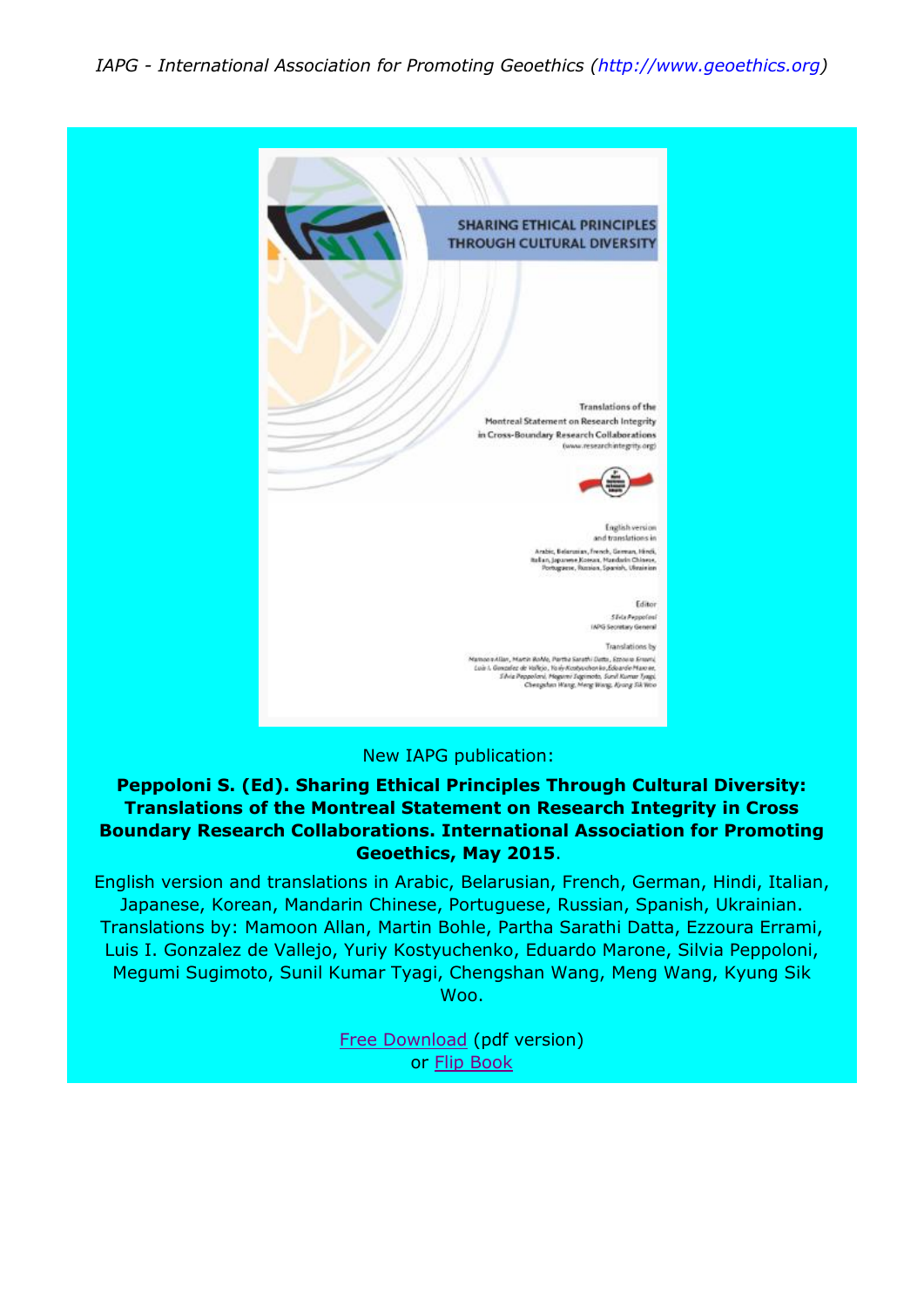

New book on Geoethics:

**Peppoloni S. and Di Capua G. (Eds.). Geoethics: The Role and Responsibilities of Geoscientists. Geological Society, London, Special Publications, 419, first published online, 2015**: [http://sp.lyellcollection.org/online-first/419.](http://sp.lyellcollection.org/online-first/419)

Authors with different skills and from different countries present their views on geoethics, through the analysis of the ethical and social implications of studying and managing land, resources and natural hazards. They suggest models, methods and ideas to influence decision makers, to transfer scientific information to society and to encourage appropriate behaviour towards the geosphere.



New publication on Geoethics: **Peppoloni S., Bobrowsky P. and Di Capua G. (2015). Geoethics: A Challenge for Research Integrity in Geosciences. Part VI. Integrity and Society, Chapter 35, pp. 287-294, doi: 10.1142/9789814632393\_0035**. In: Steneck N., Anderson M., Kleinert S., Mayer T. (Eds.). Integrity in the Global Research Arena. 336 pp., World Scientific Publishing Co, ISBN: 978-981-4632-38-6. [Click here to read more.](http://www.worldscientific.com/doi/abs/10.1142/9789814632393_0035)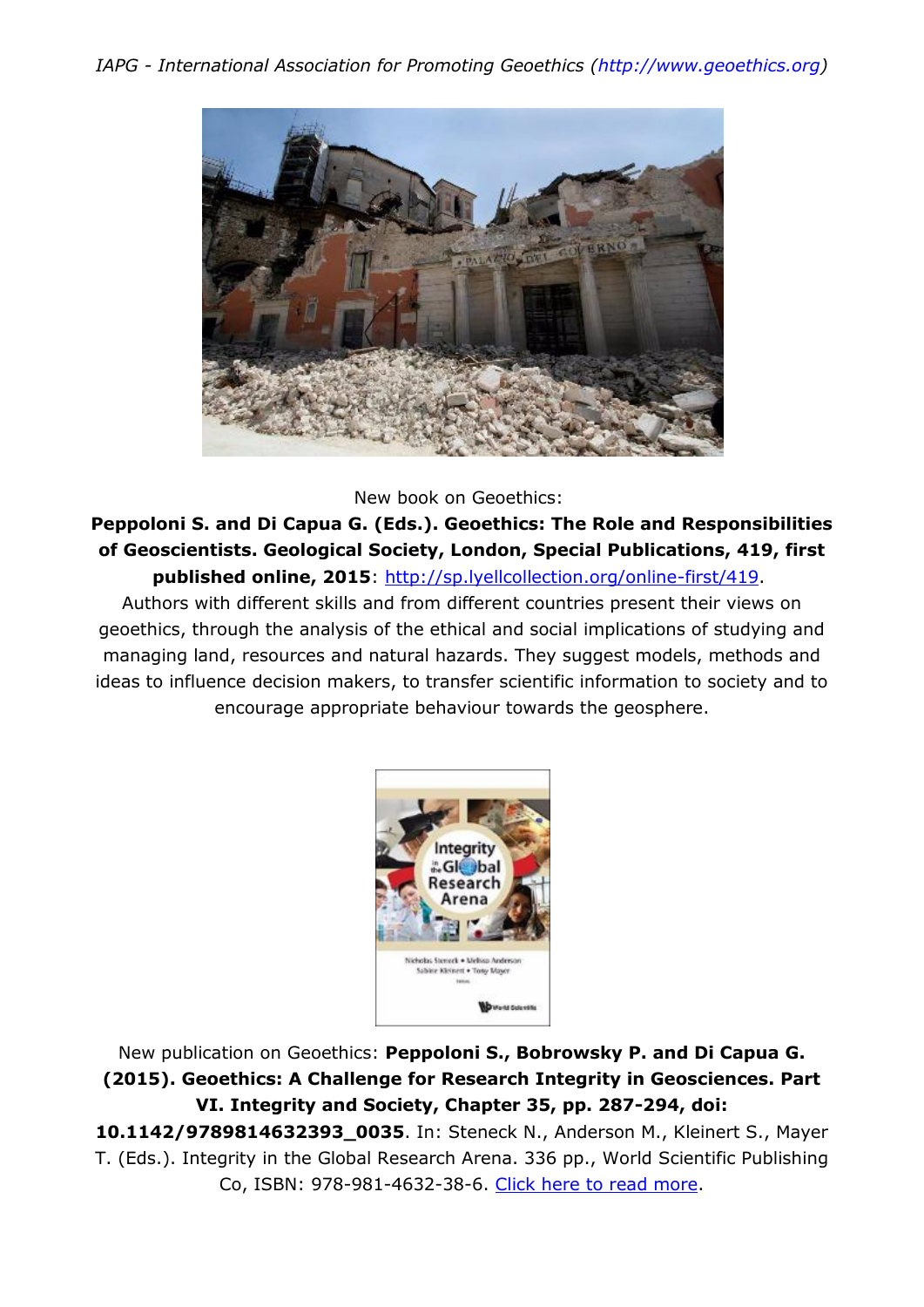

# **IAPG Video-Lecture in Nigeria**

IAPG will attend the First National Conference of the African Association of Women in Geosciences Nigeria (AAWGN), that will be held in Abuja on 15 and 16 June 2015. Silvia Peppoloni (IAPG Secretary General; in the picture above) will give a video-lecture on Geoethics.

[Read more](http://iapgeoethics.blogspot.it/2015/06/video-lecture-on-geoethics-at-aawgn.html)



# **Call for abstracts**

at the **GSA Annual Meeting** in Baltimora (1-4 November 2015). We invite colleagues to submit asbtracts for the **IAPG session: T72. Ethics of Geoscience in Practice and Application**. Conveners: Cindy Palinkas & Vincent Cronin (IAPG-USA coordinators).

[Click here for the session description](http://www.geosociety.org/meetings/2015/sessions/topical.asp)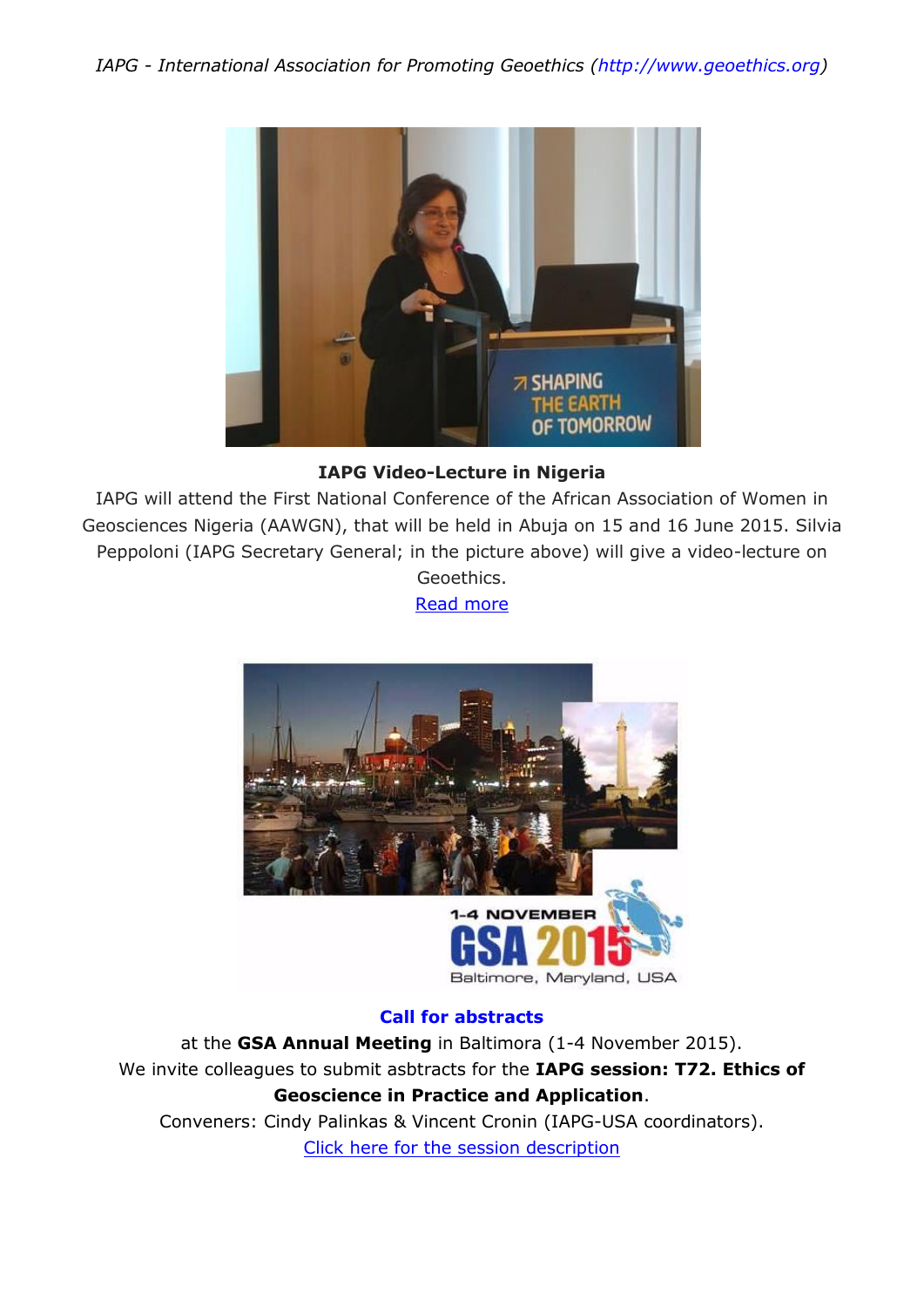*IAPG - International Association for Promoting Geoethics (http://www.geoethics.org)*



#### **Welcome to IAPG-Iraq**

Saleh A. Lazam and Nawrass N. Ameen have been appointed as co-coordinators. Both colleagues work at the Department of Environmental Pollution, AL-Muthanna University, Iraq. Currently IAPG-Iraq has 8 members.

[IAPG national sections](http://iapgeoethics.blogspot.it/p/national-sections.html)



**[When approaching strategic, tactical & operational planning one needs to](http://iapgeoethics.blogspot.it/2015/05/when-approaching-strategic-tactical.html)  [know about ostriches, denial, and prayers](http://iapgeoethics.blogspot.it/2015/05/when-approaching-strategic-tactical.html)**,

by Franco Oboni and Cesar Oboni for the IAPG Blog.



#### **The Geoethical Promise in practice!**

The YES Network has included the "Geoethical Promise" into the [Annex 2 -](http://www.networkyes.org/images/Document/YES_Internal_Rules_FINAL18012015.pdf) Code of [Conduct \(pag. 9\)](http://www.networkyes.org/images/Document/YES_Internal_Rules_FINAL18012015.pdf) of the Internal Rules enclosed to the New YES Statutes. We remind you that information about the ["Geoethical Promise" are available in the IAPG](http://www.iapg.geoethics.org/tools/gp)  [website.](http://www.iapg.geoethics.org/tools/gp) Thanks to the YES Network for promoting geoethical principles, as expressed by the Geoethical Promise, among the young geoscientists community!